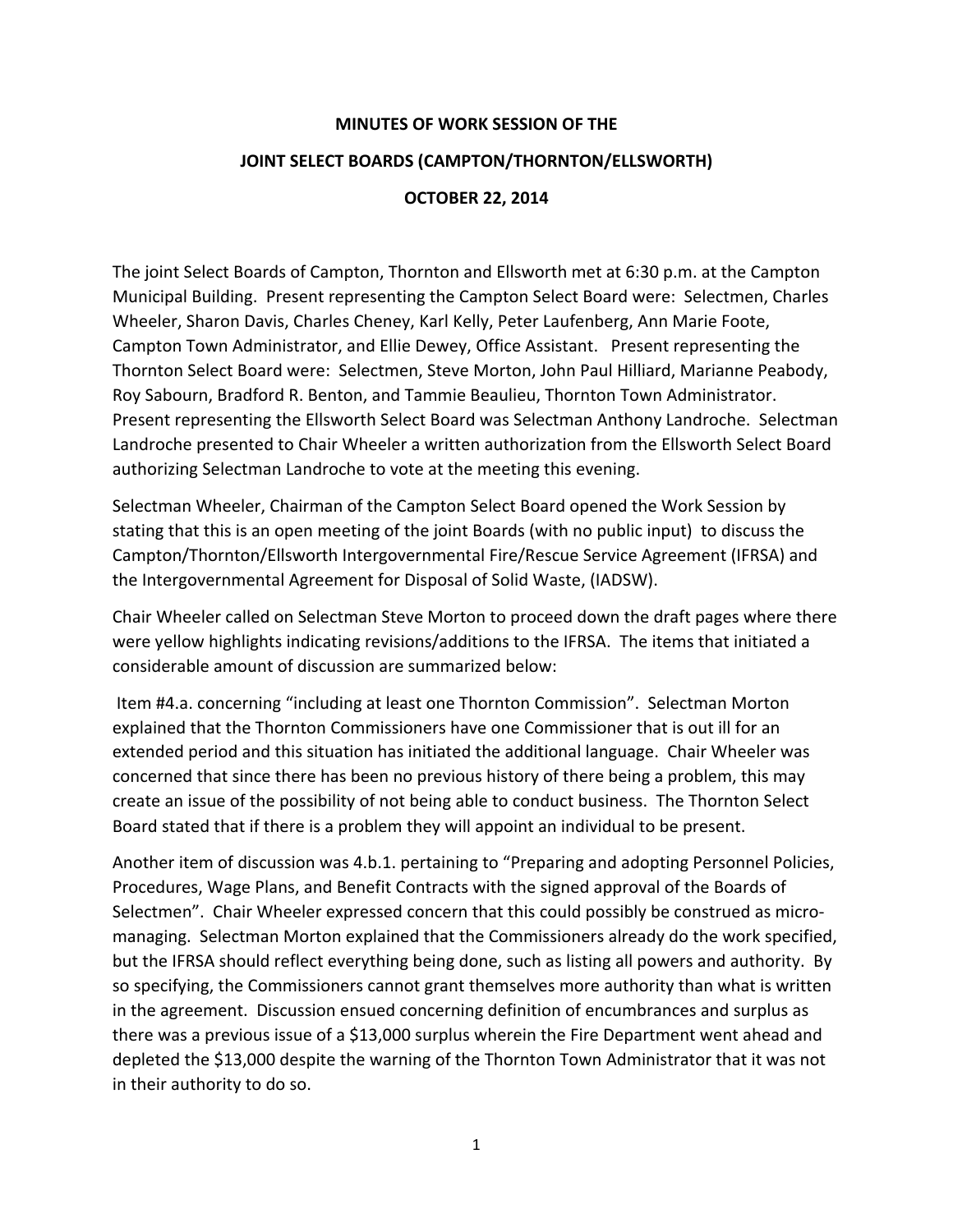After discussion, it was agreed by all Select Boards that a "quarterly" written update be presented to the Select Boards. (See 4.b.8.).

Item 7.b. It was agreed by the joint Boards that the Fire Chief make recommendations for hiring and firing and bring those recommendations to the Commissioners. The specific language to be inserted to reflect this revision was not spelled out at this meeting.

Selectman Morton explained that all other highlighted insertions in #10 and #13 were just for clarifying purposes.

This concluded the discussion regarding the IFRSA.

At 7:40 p.m. Chair Wheeler suggested a ten minute break for refreshments that Ann Marie Foote provided.

At 7:50 p.m. the Work Session was continued to discuss the Intergovernmental Agreement for Disposal of Solid Waste, (IADSW). Selectman Morton explained, along with Tammie Beaulieu, Thornton Town Administrator that most of the additions were for clarifying purposes. However, Item 4.(B)(3) it was agreed by the joint Boards that the hiring, "removal and discipline" of the Transfer Station/Recycling Center Manger be added language of powers and duties of the Select Boards. The actual specific language to be inserted will be determined after this meeting.

Item (D) Powers and Duties of the Transfer Station Manager is a whole new addition spelling out the Manager's duties.

Discussion ensued concerning campaigning at the Transfer Station. The Thornton Board was not in favor of this. Some concerns mentioned were liability, snarling up the process of the Transfer Station and the fact that the public is coming to the Transfer Station for the sole purpose of disposal of their waste, not to be approached by political candidates. After discussion with joint Boards, it was agreed by all Boards that there will be no campaigning at the Transfer Station. However, discussion ensued about consulting joint Boards when issues come forward to the Thornton Select Board, as the Campton Select Board was not aware that the Thornton Board had agreed not to allow campaigning at the Transfer Station.

Item 5. Finance; budgets; debt. The joint Boards agreed that the additional language was appropriate. The additional language brings transparency to all Boards and the public. The language will also initiate the Transfer Station Manager to deliver the budget proposals to the Campton and Ellsworth Select Boards, and the Transfer Station Manager will be required to do the presentation at the joint Board Public Meeting.

This concluded the discussion of the IADSW. Selectman Sabourn commended Selectman Morton and Tammie Beaulieu for all their efforts in preparing the draft agreement for this evening session. The Campton Board thanked them for their hard work.